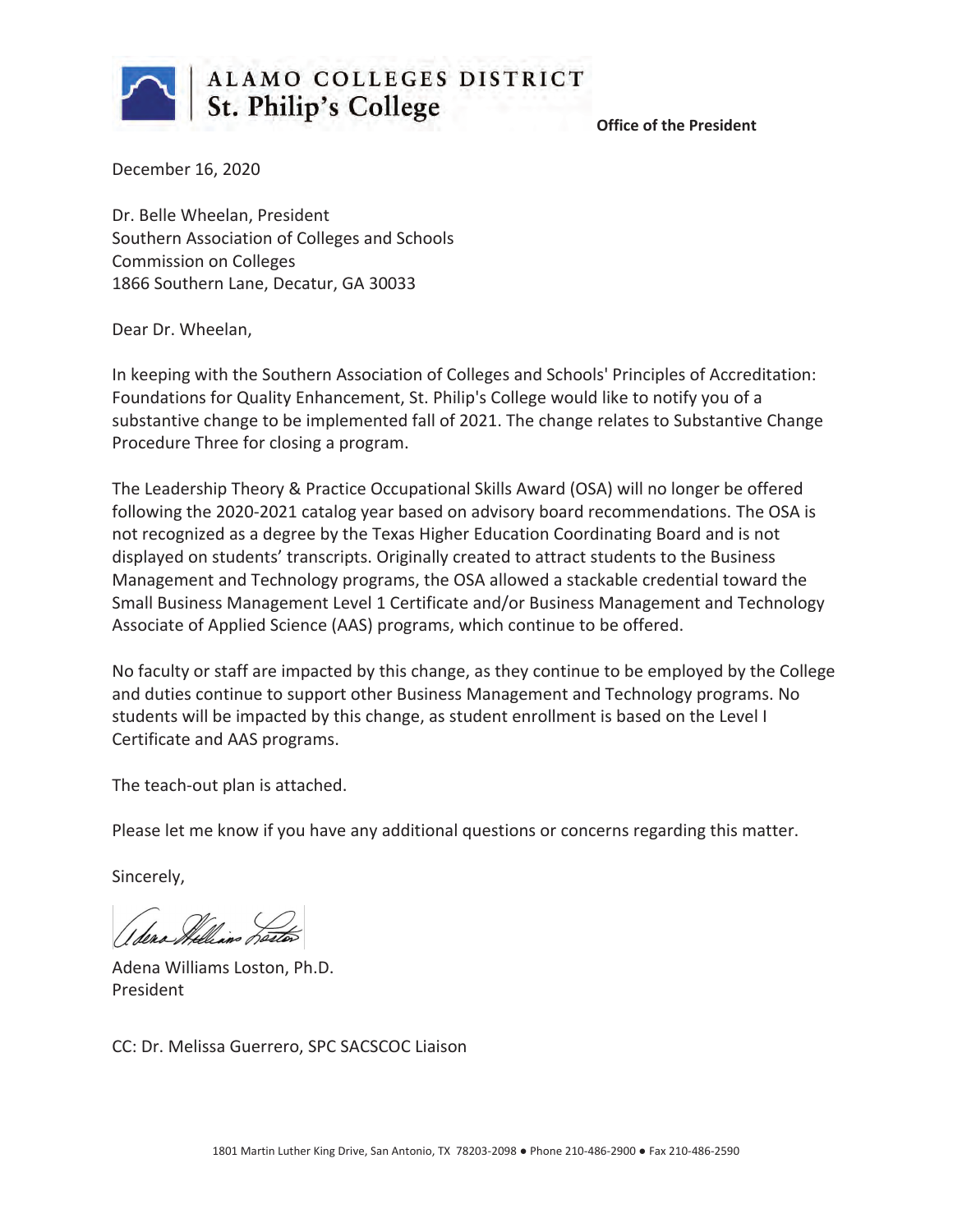#### *Teach-out Plan*

**Leadership Theory & Practice** Occupational Skills Award (OSA) will no longer be offered following the 2020-2021 catalog year based on advisory board recommendations. This OSA, which is not a Texas Higher Education Coordinating Board-recognized award and is not displayed on students' transcripts, was originally created to attract students to the Business Management and Technology programs. However, students opt to enroll in the Small Business Management Level 1 Certificate and/or Business Management and Technology AAS programs, which continue to be offered.

The current director overseeing the Leadership Theory & Practice OSA will not be affected by the removal of the Leadership Theory & Practice OSA because under Business Management and Technology, other degree program options offered, taught, and managed. All current duties remain intact for the director.

Faculty will not be affected. All faculty continue to teach their respective courses for the Business Management and Technology programs.

No staff will be affected. The administrative assistant continues to assist the Business Management and Technology programs and performs the same administrative duties, tasks, and processes for multiple programs.

No students will be affected because students are enrolled in Small Business Management Level 1 Certificate and/or Business Management and Technology AAS programs, which continue to be offered.